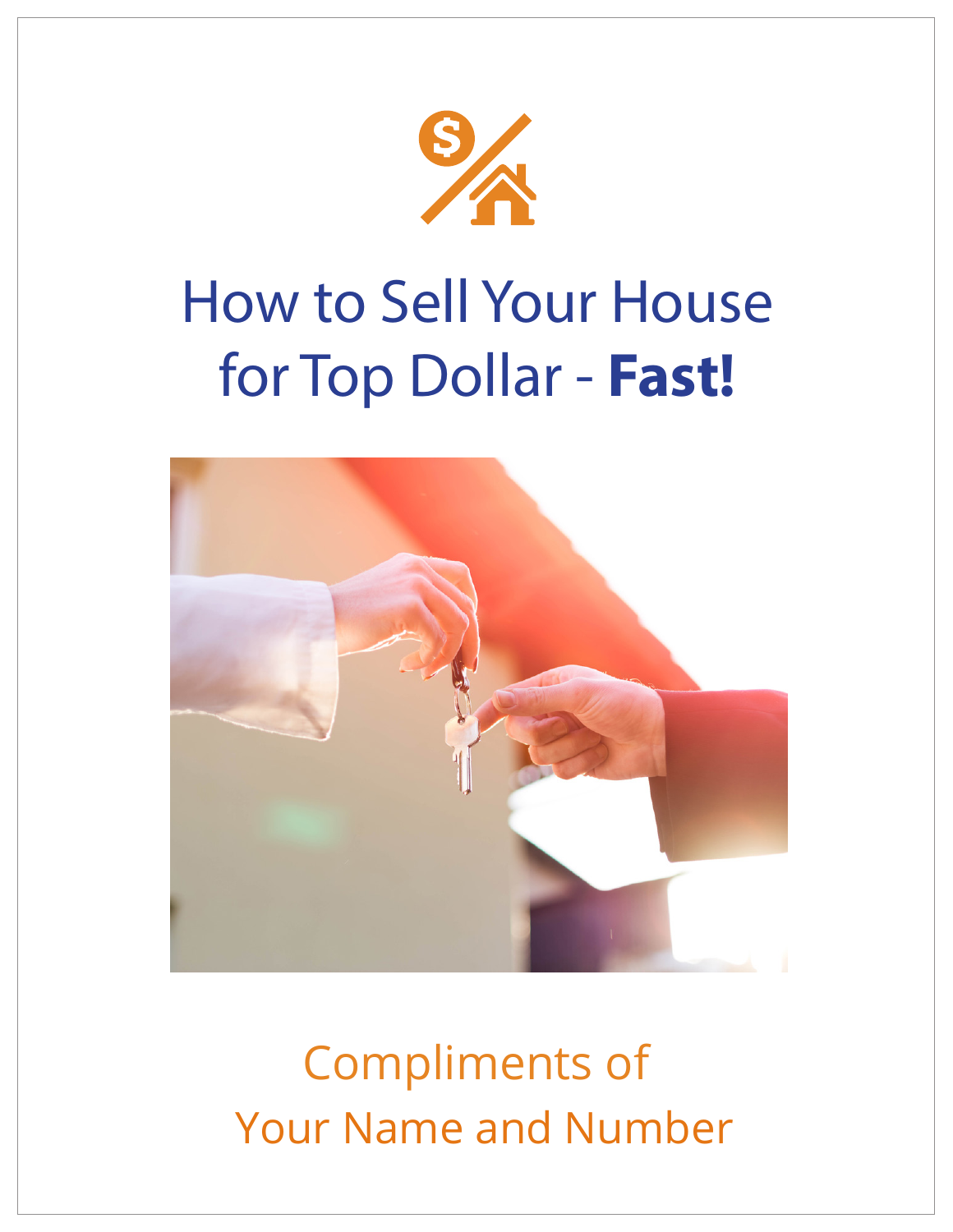

### $\frac{1}{1-\epsilon}$  All The Information  $\epsilon$ Your House For Top Dollar – **Fast!** Here's All The Information You Need To Sell Your House For Top Dollar – **Fast!**

You've made a smart decision to request this information, Dear Friend,

because with it, you'll probably be able to sell your house rou ve made a smart decision to request this information, because with it,<br>you'll probably be able to sell your house for more money in less time than possible. you ever thought possible. You've made a smart decision to request this information, because with it,

What you're about to learn could literally be the difference What you're about to learn could literally be the difference between thousands of dollars in your pocket or thousands of dollars in your buyer's  $\epsilon$  dollars in  $\epsilon$  dollars in  $\epsilon$  pocket. pocket.

This report is part one of a complete home selling system This report is part one of a complete home selling system that I've developed over years of testing and experimentingto find the absolute best home to find the absolute best home selling strategies. selling strategies.

After you've read this booklet, I'd like you to call me for your After you've read this booklet, I'd like you to call me for your free over-thefree over-the-phone evaluation and I'll explain part of this phone evaluation and I'll explain part of this special system to get you on your way to top dollar fast!

ard for a speedy and profitable sale, Yours for a speedy and profitable sale,

and Name and Name Your Name and Number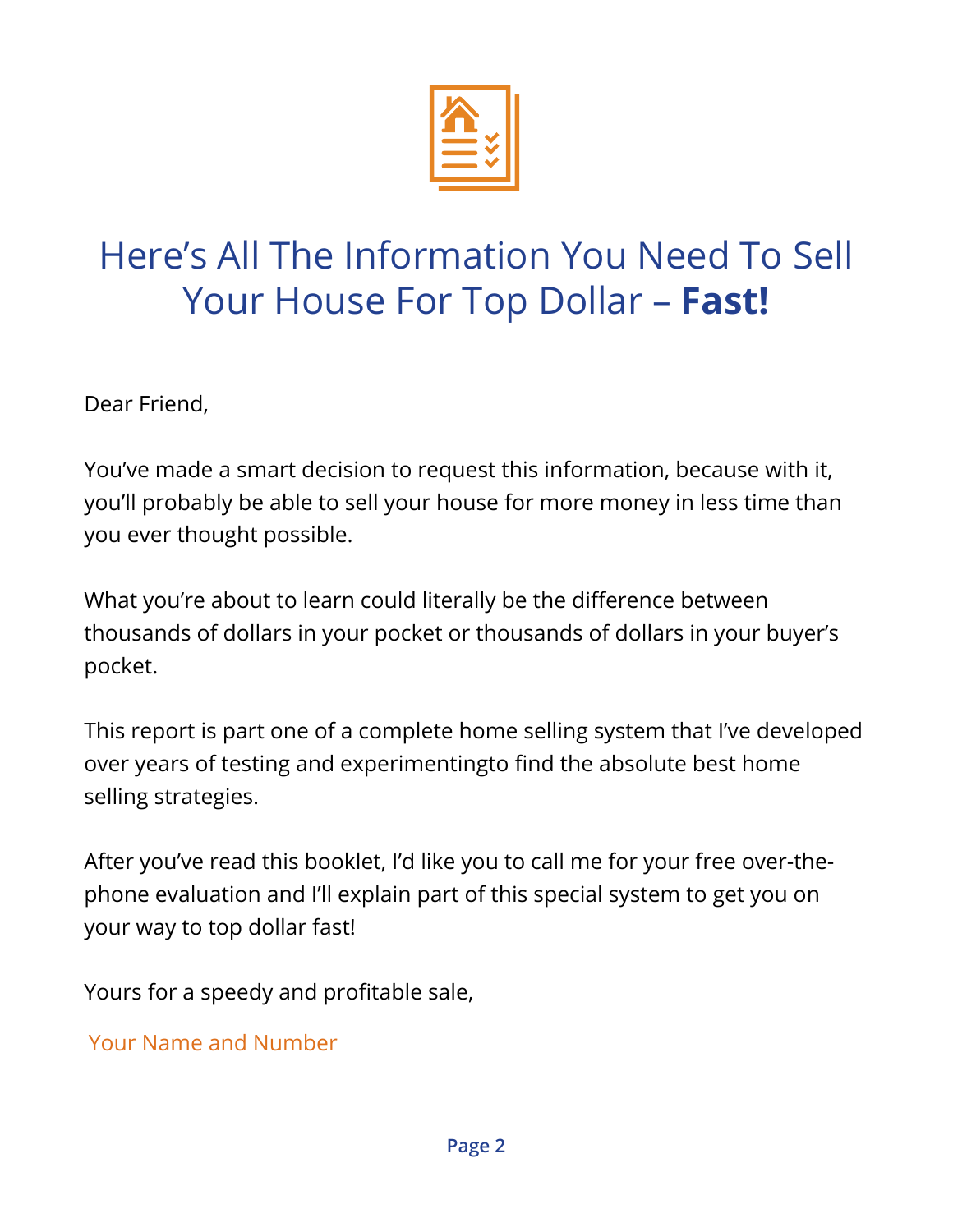

You're About to Learn Marketing Secrets You're About to Learn Marketing Secrets that Not One in a Hundred Home Sellers that Not One in a Hundred Home Sellers Knows — And it's Going to Give You a Big Knows — And it's Going to Give You a Big Advantage Over Your Competition! Advantage Over Your Competition!

| Why Buyers Love Model Homes - And How                             |
|-------------------------------------------------------------------|
|                                                                   |
| Here's How a 25-Cent Upgrade Could Earn                           |
|                                                                   |
| How to Avoid the Five Most Expensive Mistakes                     |
|                                                                   |
| How to Find Out What Houses in ANY Neighborhood                   |
|                                                                   |
| Here's How To Get A Free Market Report On Any Neighborhood13      |
| Why Most Real Estate Advertising Will Never Sell Your             |
|                                                                   |
| How To Sell Your House In As Little As 24 Hours -                 |
|                                                                   |
| Find Out How Much Your House Is Worth Over The Phone – For Free18 |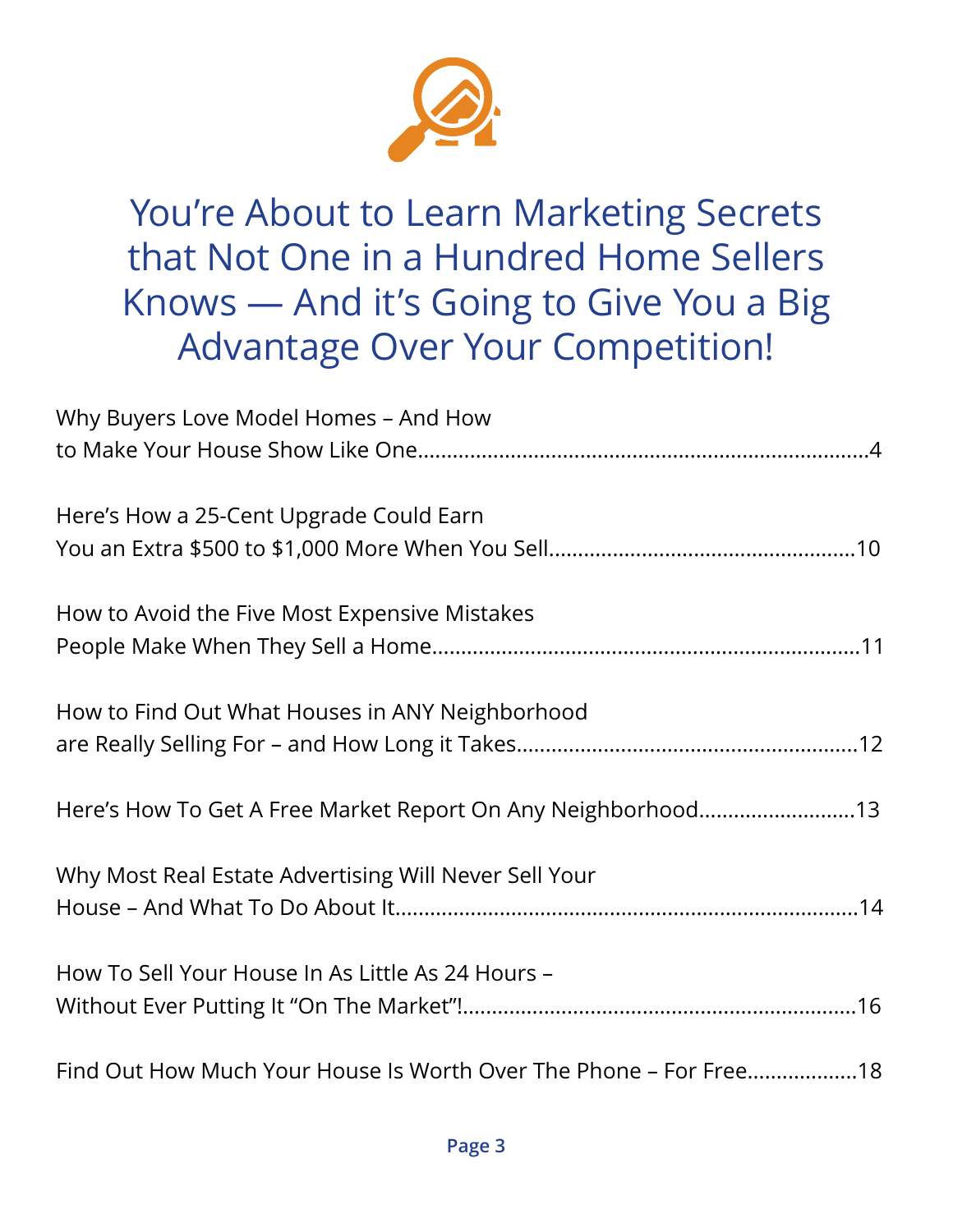## Why Buyers Love Model Homes – And How to Make Your House Show Like One…

One of the major factors in getting your house to sell quickly is simply put: Make it attractive. Most buyers select their home based on emotion and then justify the decision with facts, so it's important to make the house inviting and pleasant. Yours is not the only property the prospective buyer will see. You are competing with model homes that may have been professionally decorated and homes that

have no children, no pets, and Mr. and Mrs. Perfection as owners.

#### **Start with the outside.**

Are shrubs overgrown? Oil in the driveway? How does the grass look? Do the flower beds need weeding and mulching? Try very hard to see your grounds through an independent observer's eyes. Trim the shrubs or plant new ones if they're lacking. Houses with no landscaping in the front lose thousands of dollars of value in the mind of the buyer. Adding a few well-placed blooming flowers can also add appeal.

If the grass in the front yard is particularly non-existent, consider sodding. Do some price shopping on this; sod is not cheap, but there are some good prices available. Let's say it costs \$600 to sod the front yard, but your house payment is \$800 per month. If you save one month of selling time, you are \$200 ahead. (By the way, you can probably get away with not sodding the backyard.)

Kitty litter in the driveway will absorb the oil and grease stains. (Then remove the kitty litter.)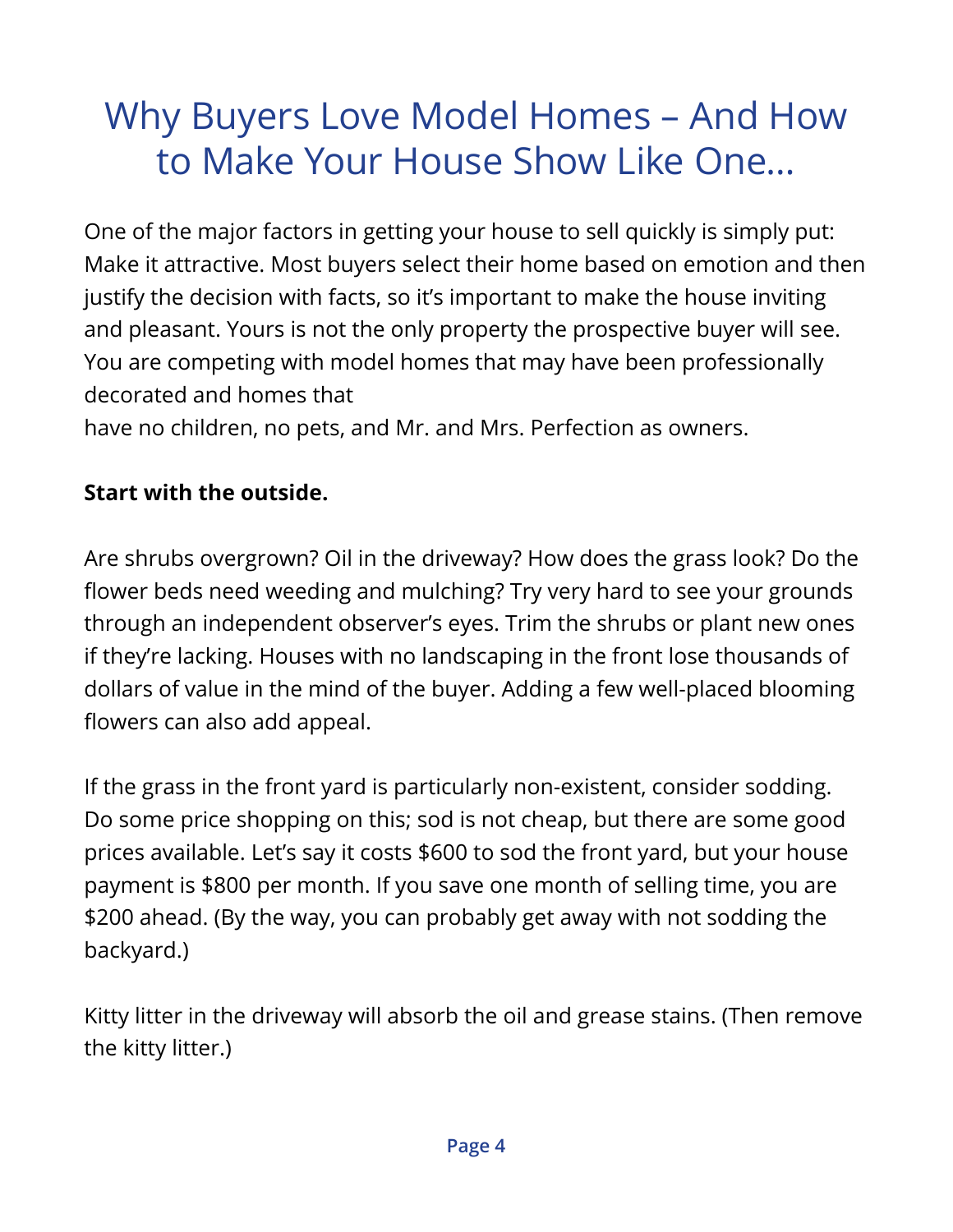Next, go around and clean up the yard. Remove toys, tools and/or building supplies. Here's the acid test: If you don't see it in a model home yard, don't have it in yours. That goes for the bag of charcoal by the grill, too; however, the (non-rusty) grill can stay. If your grill has rusted, remove the rust spots by scrubbing with a wire brush or with course steel wool dipped in kerosene and then clean with mineral spirits. When the grill is completely dry, paint with a brush or spray paint.

### **Now look at the exterior.**

Is the paint fading or chipping? Is the color outdated or too personal? Is mildew growing? If the house needs painting, choose a neutral color. White, cream (not yellow) and light gray are good colors for appealing to most people. If you want some ideas for paint combinations, look at three or four model home communities that cost \$20,000 to \$50,000 more than your neighborhood and copy one of them.

One last note on painting: Always give the front door and door trim a fresh coat of paint or stain even if you paint nothing else. Buyers stand at the front door waiting to get in; give them a good first impression.

### **Now let's go inside.**

Go through room-by-room and pack up 30% of the accessories. If you doubt the wisdom of this, go back to those model homes and compare their countertops with yours, their coffee tables and end tables with yours. See what I mean? The cardinal rule is this: "The way you live in a home and the way you sell a home are two different things." I know this will take some time and may seem like a nuisance, but remember that you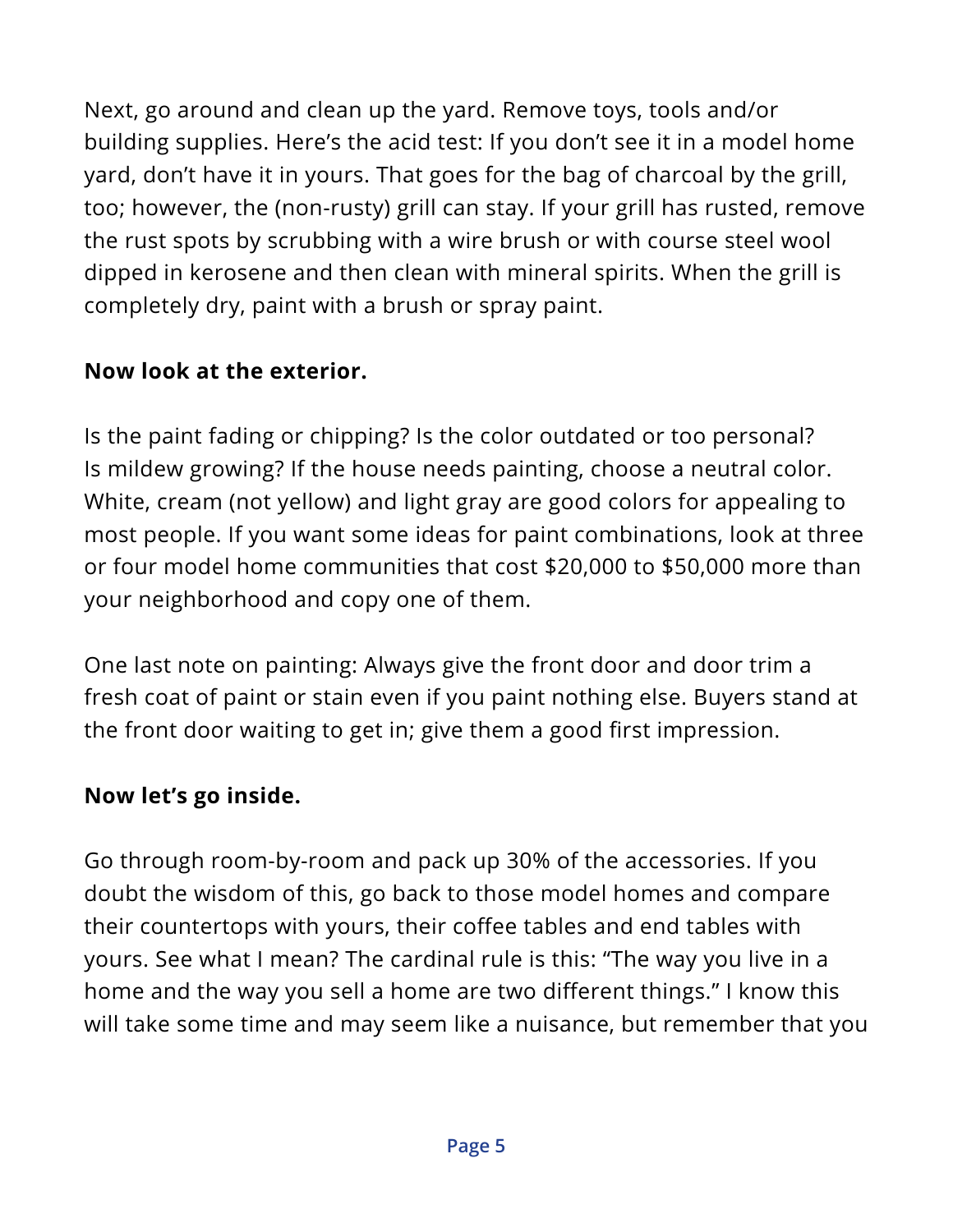are in competition with other properties. He who wins the Good Housekeeping Award probably sells his house first… and for the highest dollar. Also, look at it this way…you're going to be moving anyway, so just consider this advance packing. By the way, label the moving boxes and stack them neatly in the garage – floor to ceiling.

Specifically, pack any collections and family photos you have displayed. Too much of your personality in evidence does not allow for the potential buyer to "mentally move in."

Pack everything from the cabinets and all closets that you don't need on a routine basis. You want to create the perception of roominess. In the linen closet, remove everything but a week's worth of linens. Fold them neatly and color-coordinate them. I'm not kidding; this is the stuff sales are made of.

In the clothes closets, remove out-of-season clothes. Pack them away and put them in the garage. Arrange your shoes neatly. Hang your clothes by category: all blouses together, all pants together, and so on.

Now take another walk around the house. Are there rooms that are cluttered with too much furniture? Remove extra chairs, side tables and maybe even the 100" (2.5m) sofa which is really too big for the room. (Notice how decorators use small pieces of furniture.)

Minor redecorating is recommended. If your carpet and vinyl are outdated colors or style, change them. Off-white carpet and vinyl are best; this makes the rooms look larger and cleaner. If the existing carpet padding is 5/8th thick ormore and is not worn down, reuse it (unless the pets have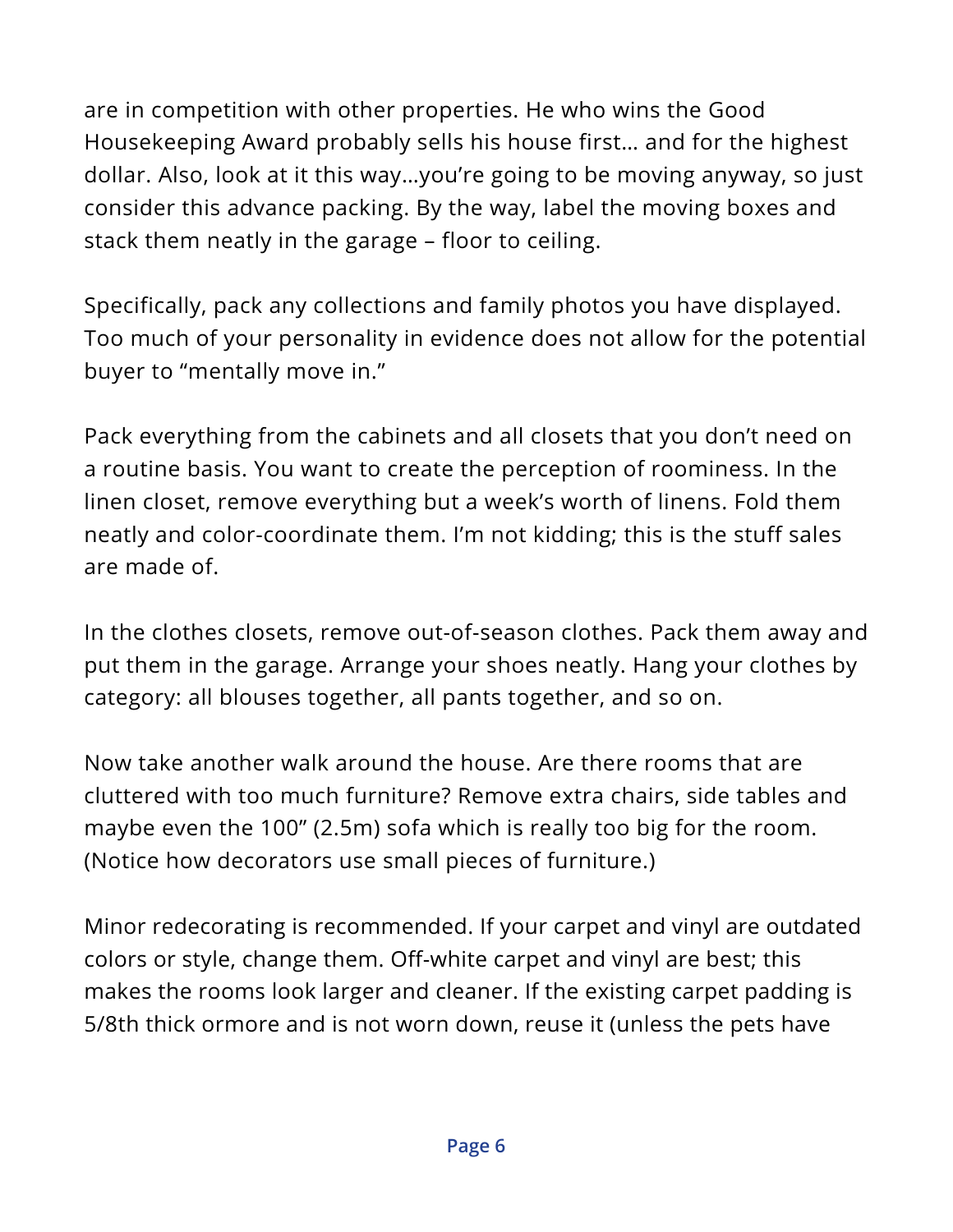done a number on it.) If carpeting is in good condition and a neutral color, have it cleaned. If your vinyl is outdated, replace it with offwhite vinyl. If the vinyl is in good condition and light colored, scrub it thoroughly and pay special attention to buildup of dirt and wax around the baseboard and corners.

### **Off-white painted walls are best.**

If painting is required, use flat latex except in kitchens and baths where you'll use semi-gloss latex. If walls are dirty, experiment to see if scrubbing them is easier than painting.

If you have wallpaper, make sure it's clean and up-to-date. If not, strip it. (Hint: Some wallpaper is easy to strip if first sprayed with window cleaner.) After stripping it, either paint or re-wallpaper, depending on the condition of the walls. Sponge painting is also an easy, attractive alternative.

Repair badly cracked plaster, loose door knobs and crooked light fixtures. Correct faulty plumbing. Leaky faucets can discolor porcelain and call attention to plumbing defects. To remove mineral stains from such leaks, pour hydrogen peroxide on the stain, and then sprinkle with cream of tarter. Leave this for 30 minutes before scrubbing. Bad stains may require two or three applications.

### **Next, make your house sparkle.**

If you don't have the time or inclination, hire someone to thoroughly clean the house. Clean windows inside and out. Clean with white vinegar using newspapers.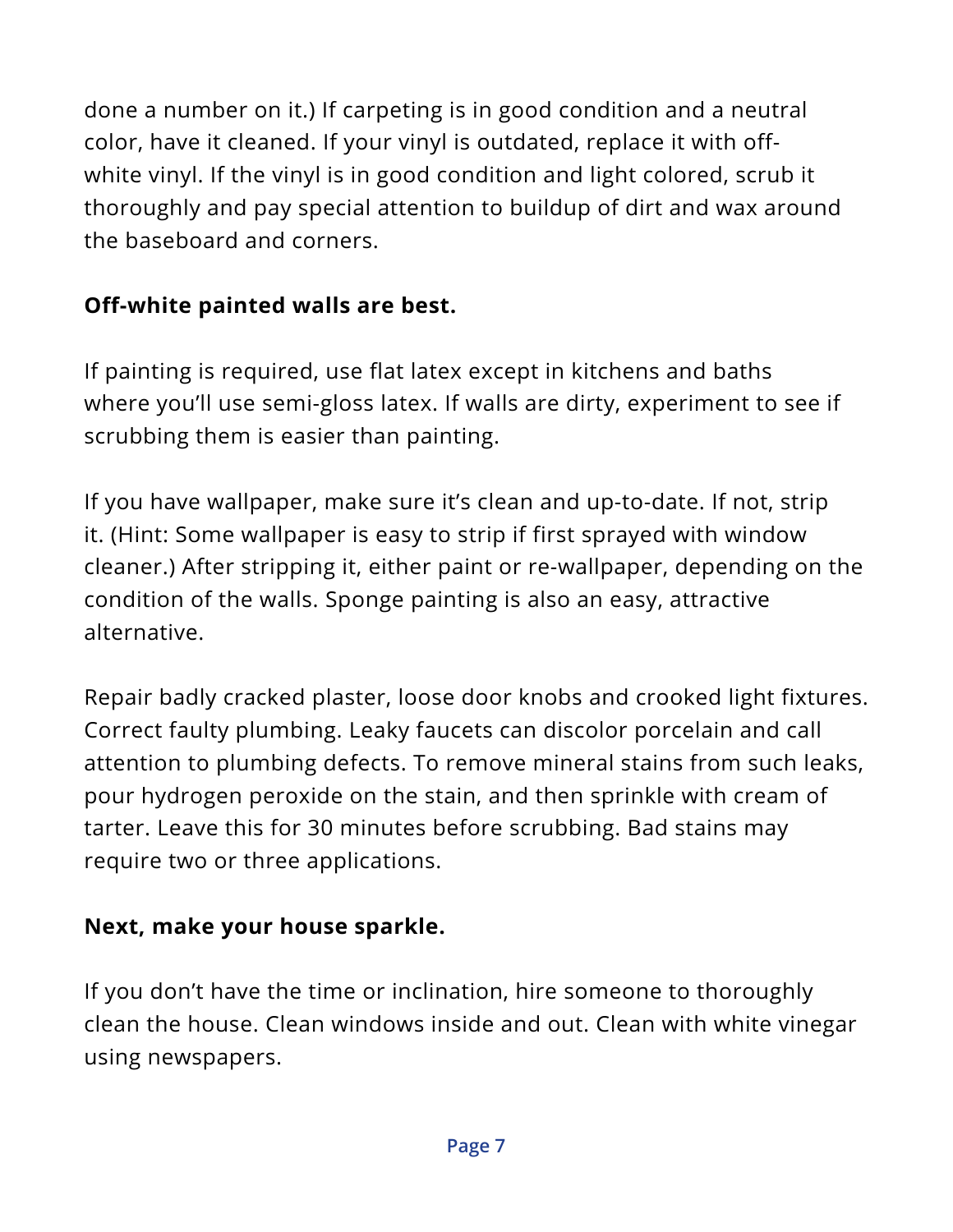In the kitchen, clean appliances inside and out. Remove grease and grime by scrubbing with undiluted vinegar. Get rid of kitchen odors by pouring hot salt water down the drain twice a week. Grind citrus peelings or apple cores in the garbage disposal. Leave a small uncovered container of vinegar in the corner of your kitchen counter.

Have bathrooms scrubbed to pass a white glove inspection. If tubs are rusting, have them re-glazed. Clean grouting of the tub with Tilex. Re-caulk the tub and shower. Clean fixtures with white vinegar. If you're at home, light a small candle for atmosphere and pleasant (not overpowering) aroma. Hang a set of designer bath towels on the most prominent rack complete with verbal instructions to your family not to use them! (Remember, you're in show biz now.)

### **Pets should be out of sight and out of smell.**

If you have pets, you need to get rid of pet odors, and it's recommended that the pets themselves be kept out of the way and out of the house during showings, if possible. Some people get uneasy around animals and this may detract from the prospect's attention. Getting pets out of the way is, unfortunately, much easier than getting pet odors out of the way.

If flooring has been repeatedly stained with animal urine, you'll probably have to replace it to get rid of the smell. And that means the carpet, the pad, the carpet strips and the baseboard trim; the sub flooring will need to be treated to kill the odor. Put a small uncovered dish of vinegar in the room where your pet sleeps; this will remove doggy smells. Of course, put the dish off the floor so the dog doesn't drink the vinegar! To absorb odors in the cat litter box, add a cup of baking soda to the litter.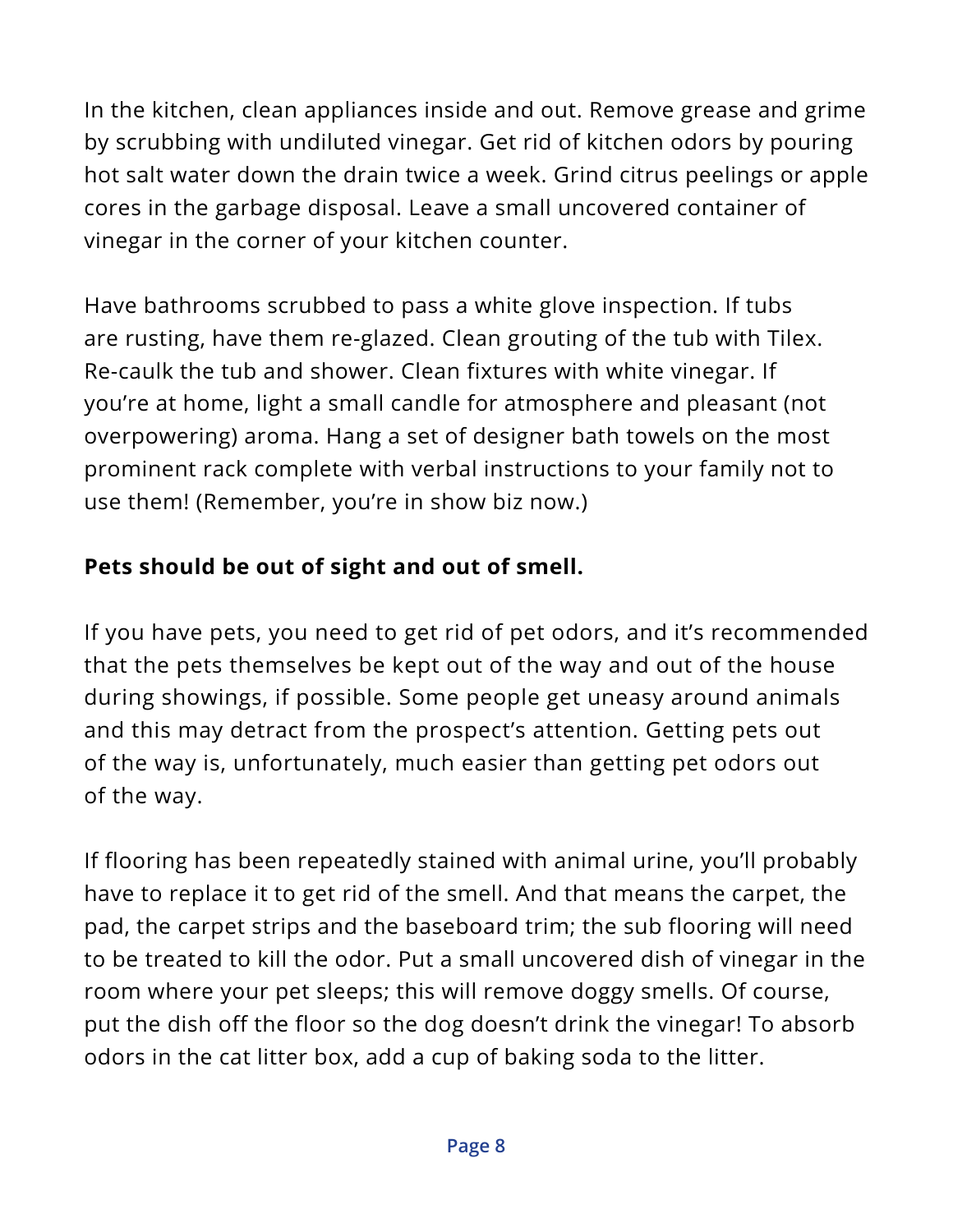Food smells can work for you or against you. Baking bread, cookies and pies all smell good. Spaghetti sauce is a delicious smell. Frying fish or liver and onions is objectionable. And of course nowadays, the smell of cigarette smoke is offensive to many. If your house has an unpleasant smell, use scented candles or fragrant fresh flowers.

### **Finally, tackle the thing called the "garage."**

This area is the catch-all where everything goes that has no other place to go, so it's usually a mess. Therefore, if your storage area isn't neat, no one would surmise that you must take really good care of the whole house. You're going to say I'm going to extremes, but believe me, this works every time. Empty everything out of the garage. Hose down the floor, and if there are stains remaining, paint it porch gray. Paint the garage walls off-white using a flat latex paint.

Now – after the paint is dry – put everything back in the garage piece by piece. Throw out what you won't be taking with you. Pack what you can and add to the stack of neatly labeled boxes. Then organize what's left. If you have a storage shed, organize it the same way and if it needs a coat of paint or stain, do it. An open bag of charcoal will absorb moisture in the storage shed.

If you have too much "stuff" for the shed, rent a small storage unit. Uncluttering can make all the difference in the world.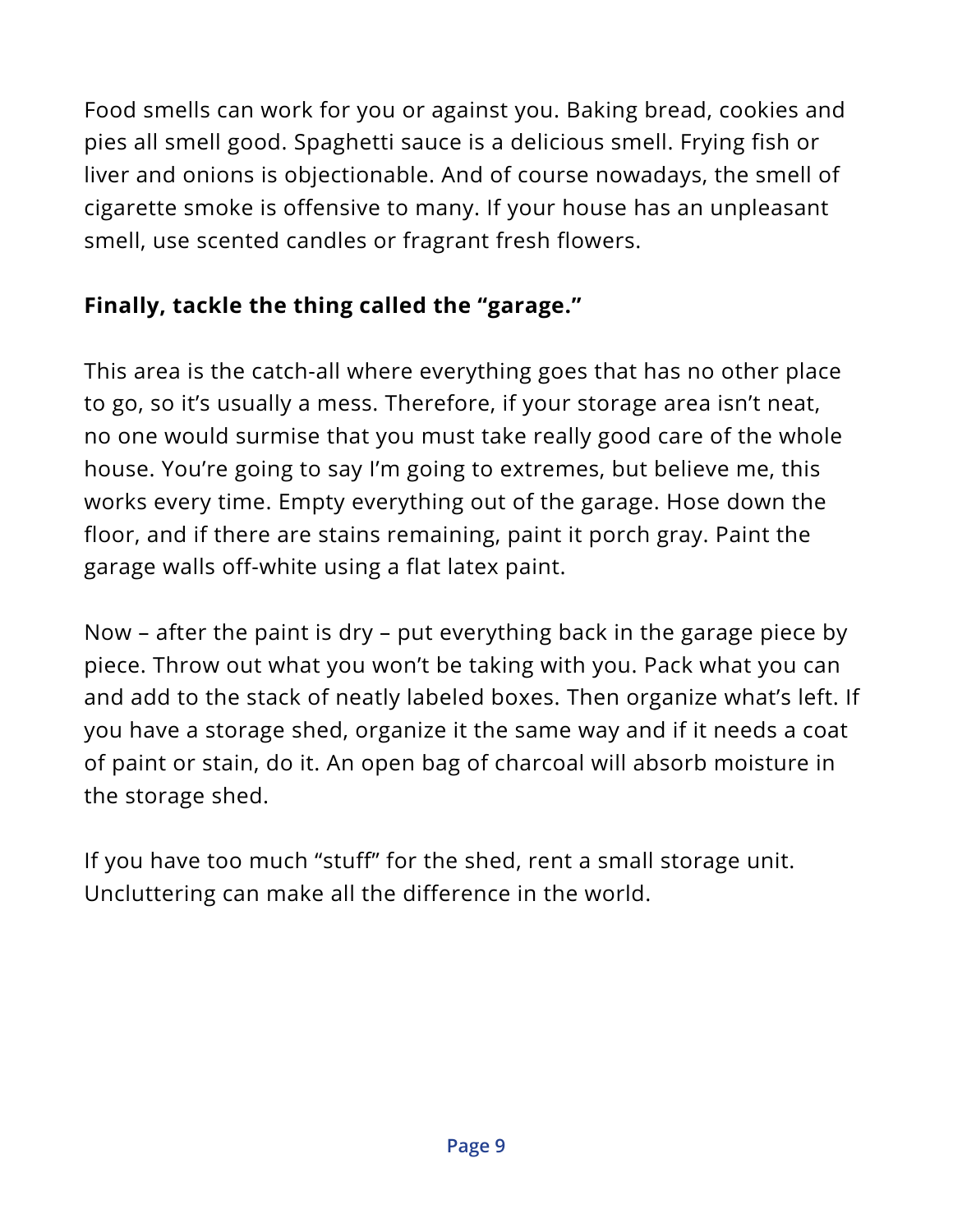### **Lighting plays an important part.**

During the day, have all your curtains and blinds open. If the day is cloudy, turn on all lamps as well.

At dusk, put the blinds down, but leave them open. Leave the drapes open. Turn on all lamps and overhead lights. At night, use the same lighting formula as above, but close all the blinds, curtains and drapes. Adding candlelight is very effective.

Turn off the television during all showings of your house, as it's distracting. Put on soft background music. Once you've "set the stage," leave the house for the agent to show it. Prospects can more easily look at the house with no distractions. They'll also feel freer to ask questions of the agent. Finally, buyers can "mentally move in" better without the current owners around.

# \$0.25

## Here's How a 25-Cent Upgrade Could Earn You \$500 to \$1,000 More When You Sell

If you have 60-watt bulbs or low-watt bulbs in your house, it can make the house seem smaller and less appealing, especially in the kitchen and family rooms. Upgrade all your light bulbs to 100 watts and your house will appear bigger, more inviting and may just earn you an extra \$500 to \$1,000.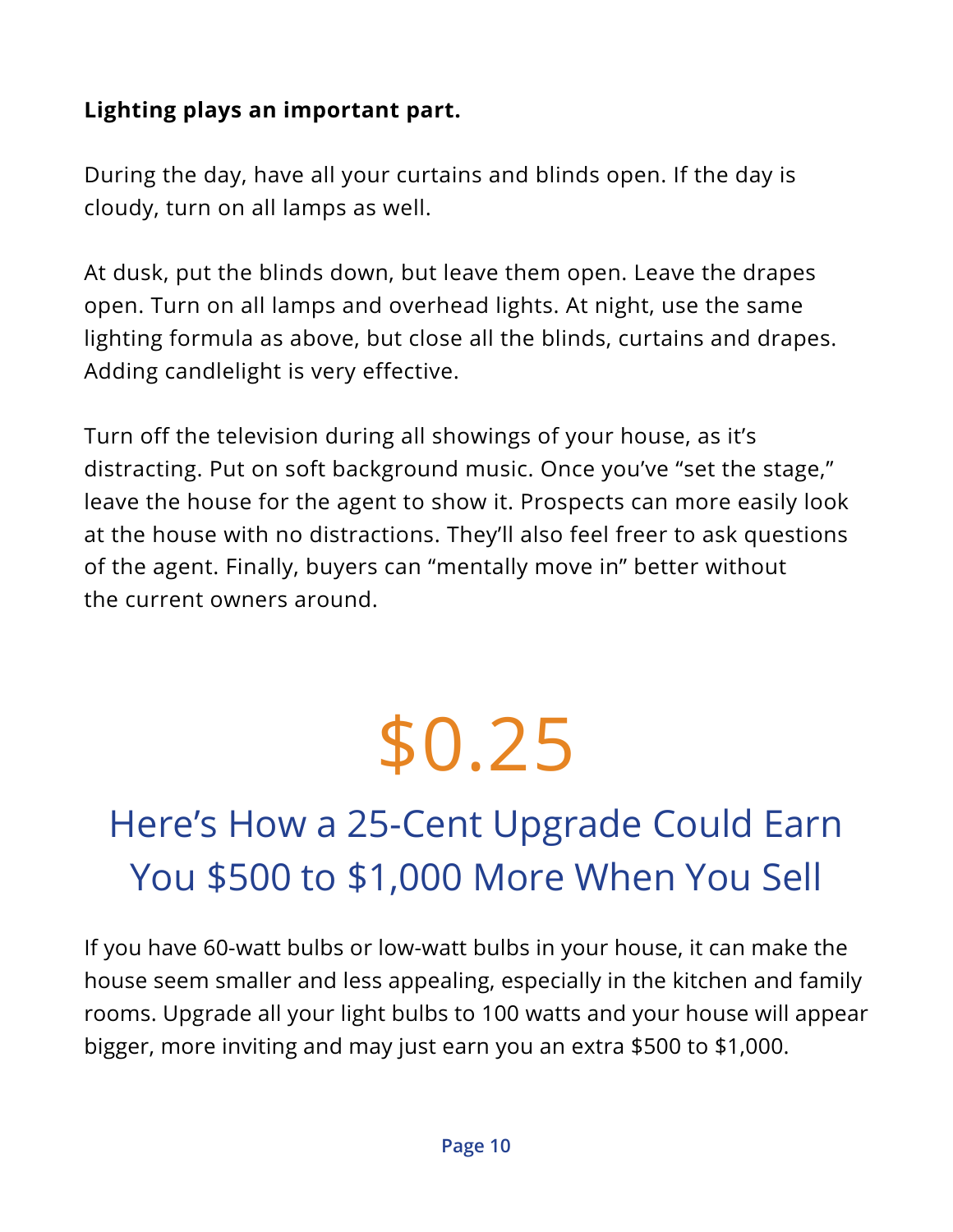

### How to Avoid the Five Most Expensive Mistakes Smart People Make When They Mistakes Smart People Make When They Sell a Home… Sell a Home… How to Avoid the Five Most Expensive

**Mistake #1: Basing their asking price on needs or emotion, rather** than market value. Many times, people make their pricing decisions based on how much they paid for, or invested, into their home. This can be an expensive mistake. Overpriced homes take longer to sell and eventually net the seller less money. Consult with a professional real estate agent. They can assist you in pricing your home correctly from the  $m$ nning. beginning.

**Mistake #2: Failing to "showcase" their home.** First **Mistake #2: Failing to "showcase" their home. First impressions are**   $\frac{1}{2}$  in the most important. Experience shows that for every  $\frac{1}{4}$  for intepants that your home needs, a buyer will deduct 4500 to 4500 from their oner:<br>Thoroughly clean and prepare your home before you put it on the market deduct \$300 from the property can are to see party of the and and the<br>if you want top dollar. prepare your home before your home before your home before your home before your home before you put it on the **the most important.** Experience shows that for every \$100 in repairs that your home needs, a buyer will deduct \$300 to \$500 from their offer.

Mistake #3: Trying to SELL their house when buyers come to see it. buyers around and try to SELL them on the property. This can have a negative affect on the buyers. The best thing is to stay out of the way and let people look at their own pace. They'll get a better feel for the property and whether the house is for them.  $\blacksquare$ One of the biggest mistakes enthusiastic home sellers make is to follow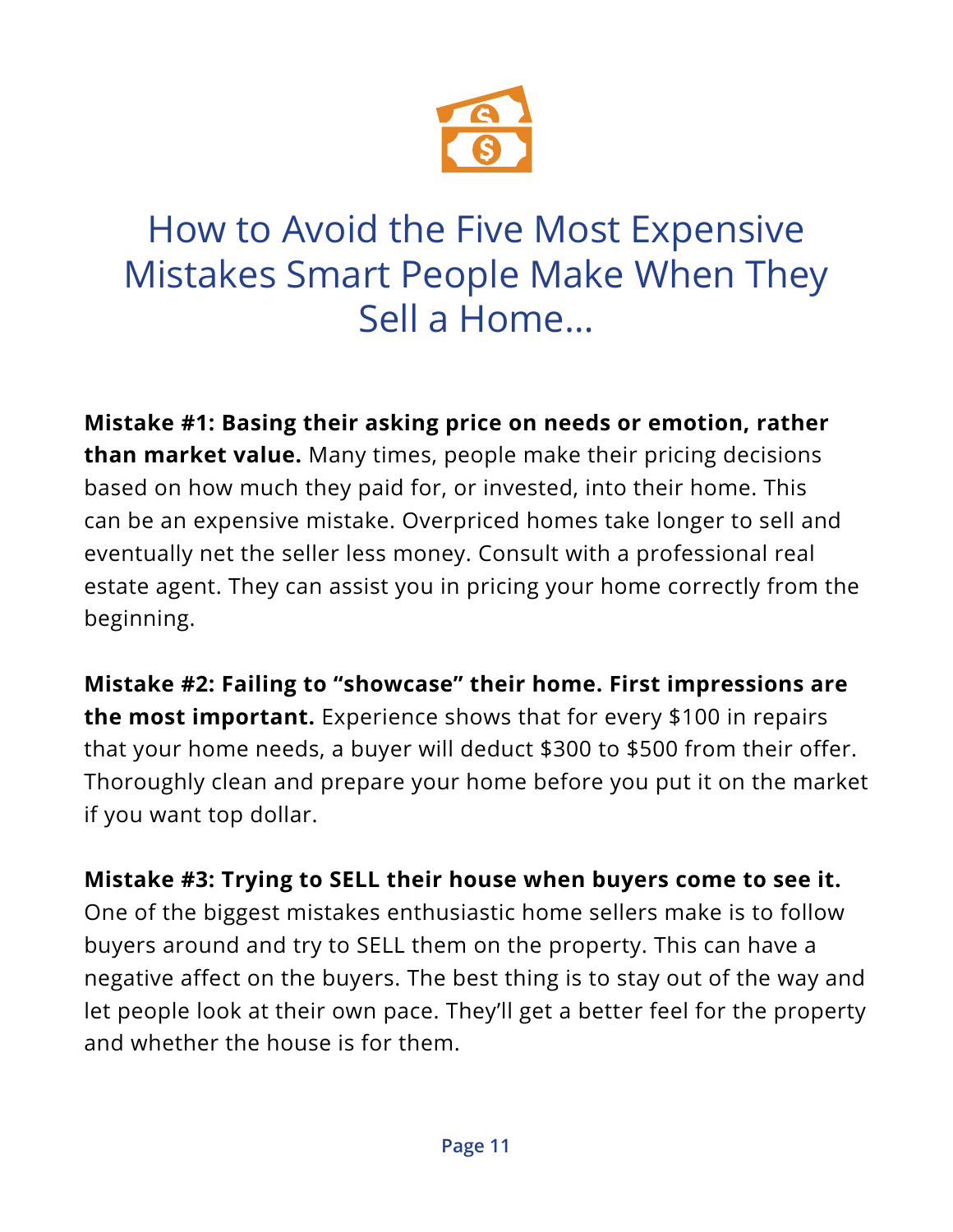**Mistake #4: Choosing the wrong agent or choosing them for the wrong reasons.** Many homeowners list their home with the agent who tells them the highest price. Or they list with the agent who works for the biggest company. You need to choose the agent with the best marketing plan and track record to sell your home.

**Mistake #5: Not knowing all of their legal rights and obligations. Real estate law is complex.** The contract you sign when selling your home is legally binding. Small items that are neglected in a contract can wind up costing you thousands of dollars. You need to consult a knowledgeable professional who understands the ins and outs of a real estate transaction.

## How to Find Out What Houses in ANY Neighborhood are Really Selling For – And How Long it Takes…

Have you ever talked with someone who tells you that they sold their house and "got what they wanted"?

You remember that they were asking \$329,000 so that must be what they sold for – or so you'd think.

Or someone tells you that all the houses in your neighborhood have been selling for full price because the market is so hot right now, or the buyers are out there like never before.

One thing you can be sure of when you're getting ready to price your house for sale is that most of the information you hear on the street is not what's happening in reality.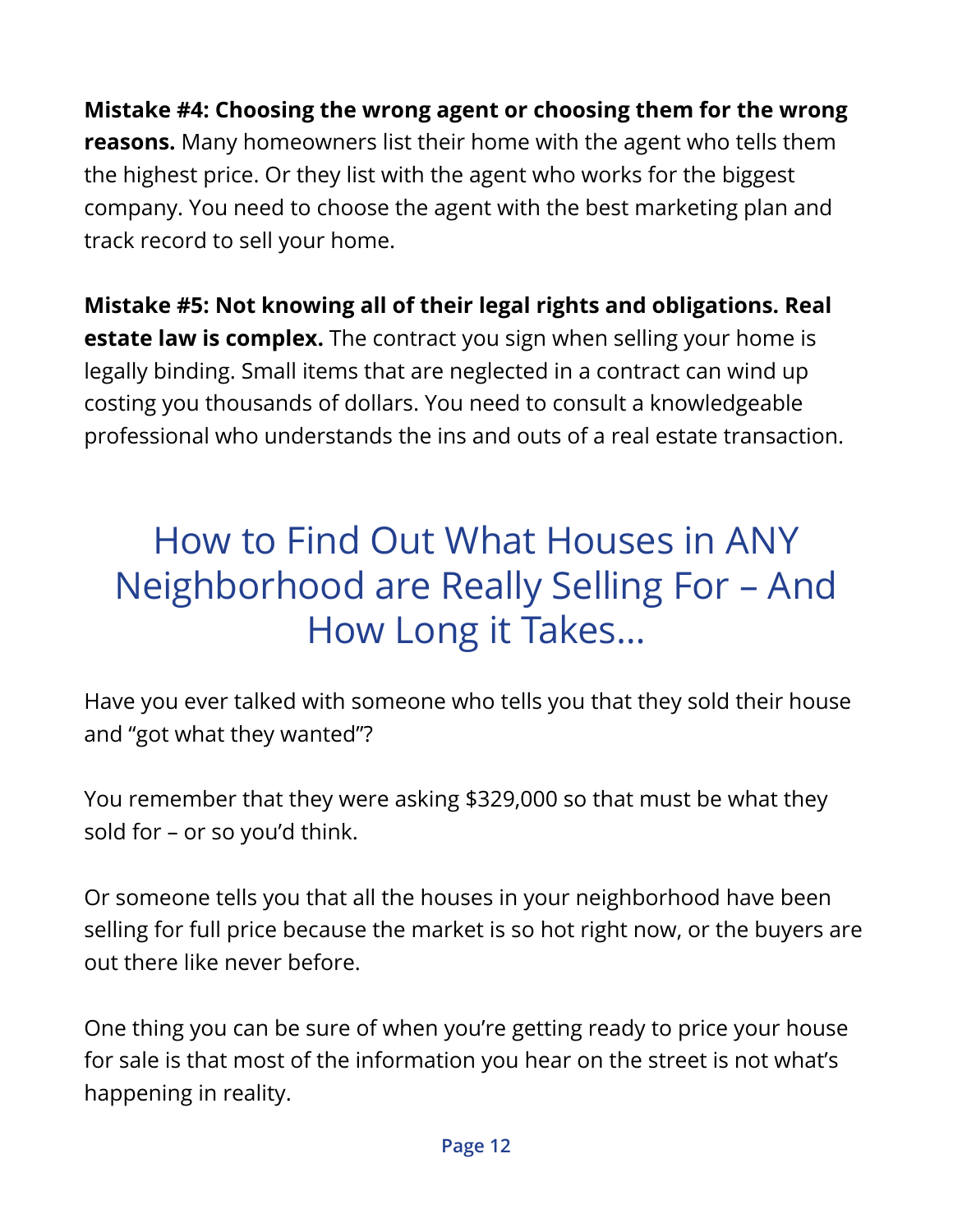Buyers and sellers tend to over- or understate the prices they sold for or bought for, but the reality is that you can get information on what houses are actually selling for. The reality is the reality is the reality is that  $\mathcal{S}$ any selling formation on what houses are actually selling for  $\alpha$ 



## Here's How to Get a Free Market Report Here's How to Get a Free Market Report on Any Neighborhood on Any Neighborhood

Before you consider buying a home in any neighborhood, you need to get the real information on what's happening in the market. Before you consider buying a home in any neighborhood, you consider buying a nome in any neighborhood, you need i car mnormatik

You can find out what houses are really selling for and how long it takes You can find out what houses are really selling for and how them to sell by calling my office to tell me what area you're considering and together, we'll review the complete market analysis information before you buy, so you won't pay too much.

Having the right information can literally save you thousands of dollars – especially when you're buying a home – so don't end up overpaying for a house because you don't know the market.

Call me today and get the inside information you need to make an informed decision.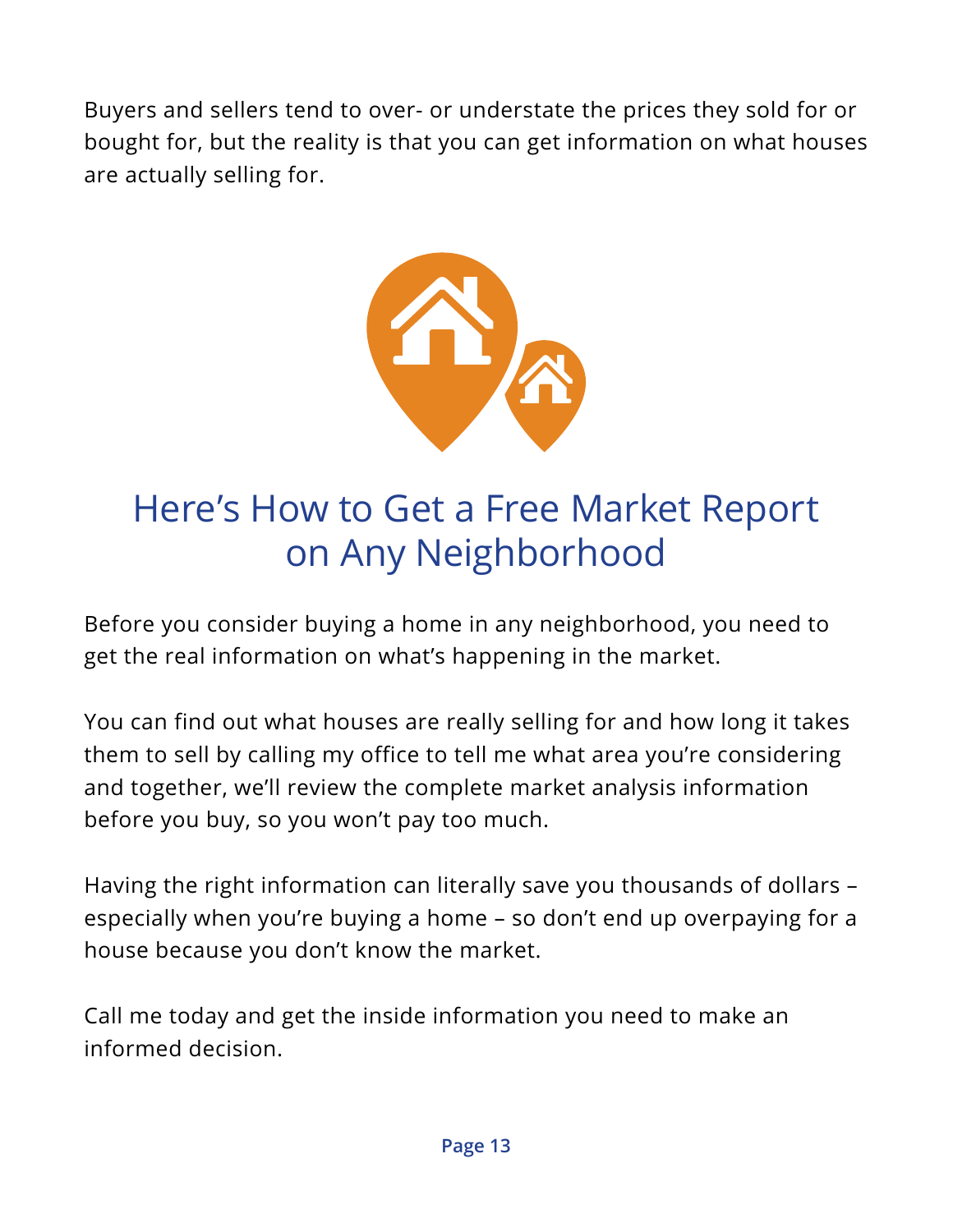

## Why Most Real Estate Advertising Will Never Why Most Real Estate Advertising Will Never Sell Your House – And What to Do About it… Sell Your House – And What to Do About it…

Most real estate advertising will never sell your house Most real estate advertising will never sell your house because it's speaking to the wrong people at the wrong time.

When people are looking through the real estate section they're looking for a house right now, and less than 3% of the time do people actually buy an advertised house that they call about. When people are looking through the real estate section and calling on ads,

and a second that is not buy are and we accepted as the 15% requests as also a fact that most bayers chd ap spending ap to 15% more than the<br>price of the home they called about, as bargains rarely turn out to be what It is also a fact that most buyers end up to  $\mathcal{L}$ It's also a fact that most buyers end up spending up to 15% more than the they thought they were.

Most sales take place because a person has built a relationship with a real estate agent who will work with them to find out what they're looking for in market that meet their needs and wants in a home. a home, what they qualify to buy, and then show them the houses on the

The truth is, most of the time, agents use property advertising as a six-day marketing plan – they're hoping to advertise the house on Monday, have someone call on Wednesday, and come out and buy the house on Saturday.

The truth is, most of the time, agents use property The sad thing is that it happens just enough to keep them addicted to doing it – kind of like playing the slots in Las Vegas. (The odds are better of hitting it<br>his is Vesses these fiestings the seek and setting as a slot see Y big in Vegas than finding a buyer by advertising your house.)<br>.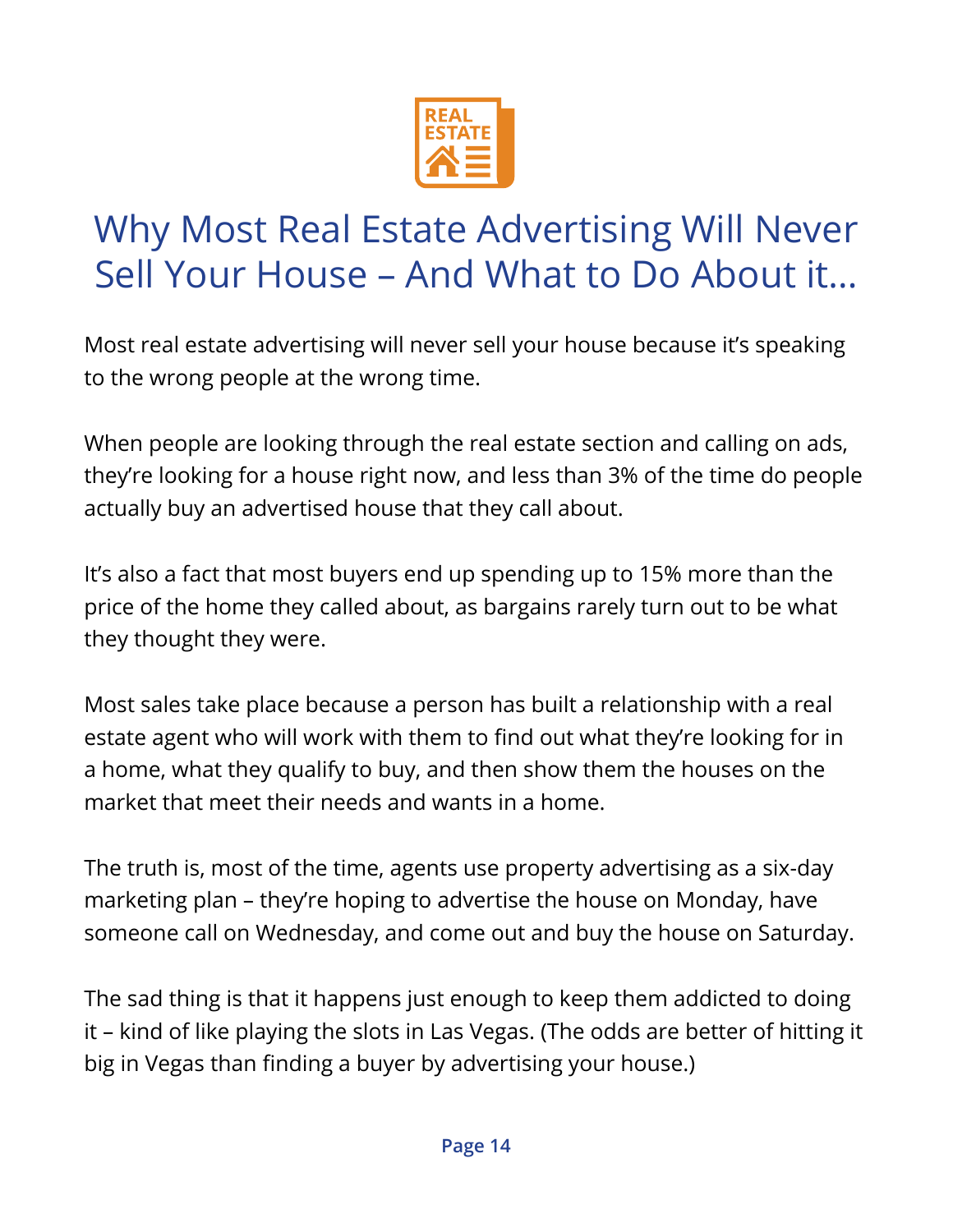These people aren't calling on properties yet, but they're looking to educate themselves about what they can get in their price range, and may be saving for their down payment or waiting for their lease to expire.

### **How do you attract these buyers?**

You have to offer them something that's of value to them at the point they are now. That means offering them free reports and guides like this that are designed to give people an education that will help them get to the point where they're able to buy a home.

The truth is – I started looking for the buyer for your house 180 days ago using something called "direct response" advertising…like the ad you called on to get this report you're reading now.

Making contact with buyers at this stage gives me an opportunity to build a relationship with them by educating them and providing them with worldclass service until they're ready to buy a home.

There are several other strategies that can be used to find the buyer for your house instead of relying on traditional advertising exclusively – it's using these strategies that can stack the odds in your favor of selling your house quickly and for top dollar!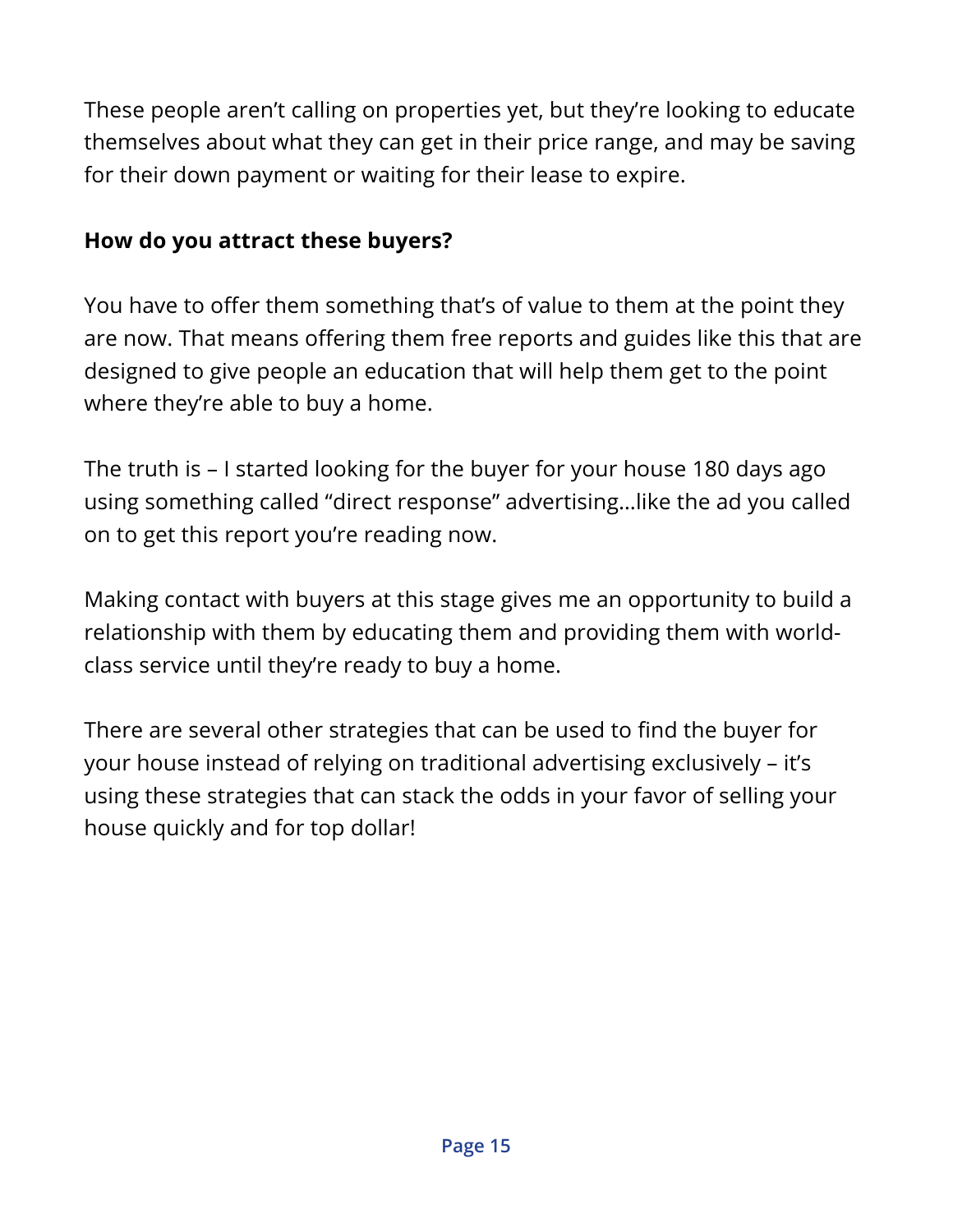

## How to Sell Your House in as Little as 24 How to Sell Your House in as Little as 24 Hours – Without Ever Putting it Hours – Without Ever Putting it "On The Market"! "On The Market"!

There is a principle in psychology called scarcity – it's the desire that's in There is a principle in psychology called scarcity – it's the all of us to want something that we can't have.

There are some strategic ways this principle can be applied to a real estate situation.  $T$ 

That's right, I said applied - you can actually control it. Often, the illusion of scarcity can be orchestrated and appear in real estate situations without people even knowing that it's there. Often, the illusion of scarcity can be orchestrated and

Have you ever heard of a situation where a home was on the market and more than one person was interested in it? appear in real of a cituation where a home was en the m knowing that it is the internet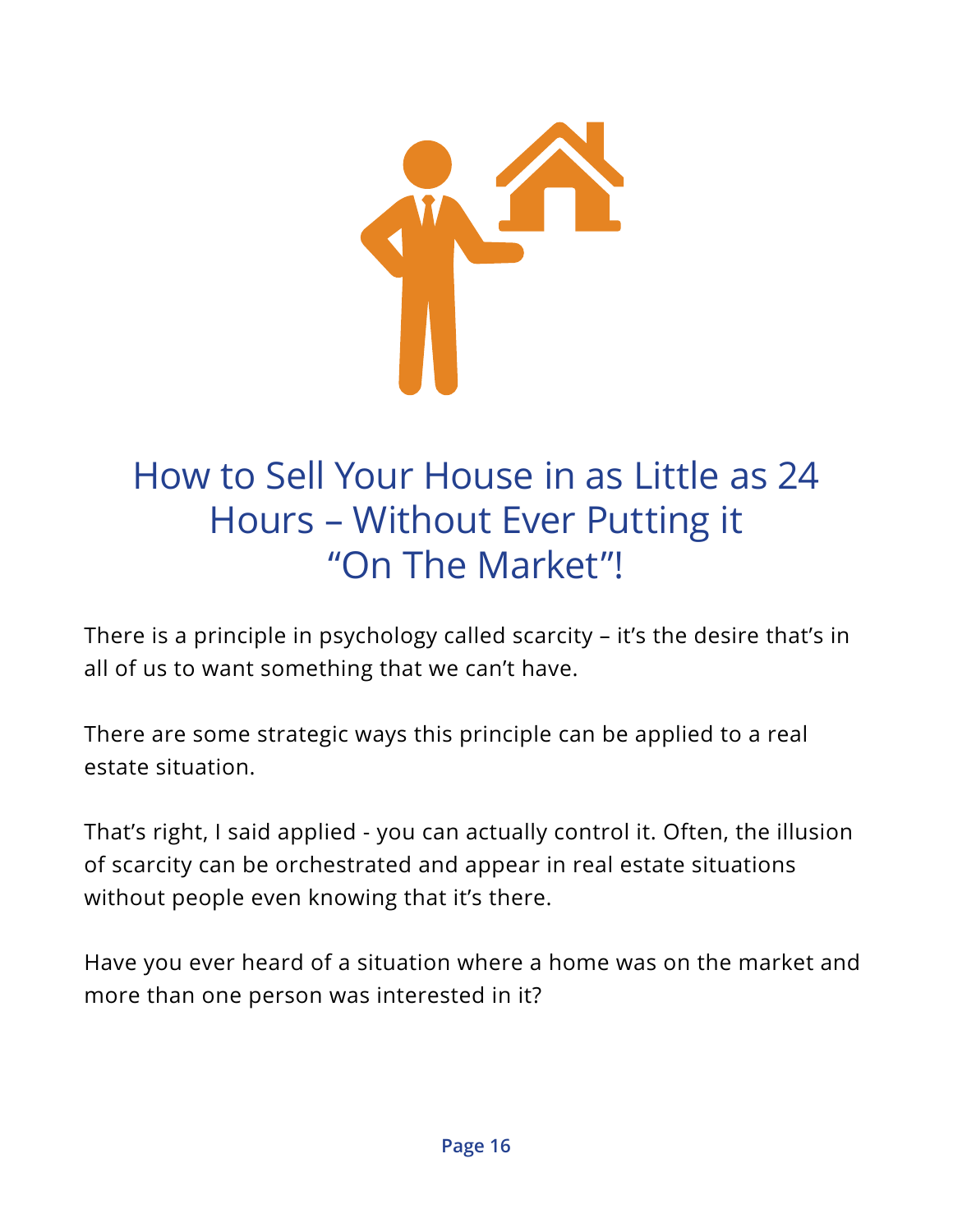In most cases like this, the house will sell for more than the owners are even asking for the house – and the buyers feel great about it because they won. Someone else wanted the house, but they got it.

Situations like this are called the "auction effect." To create this powerful situation requires creating an environment where as many buyers as possible are made aware of the property at the same time and under the right circumstances.

As you know now, most of the time, when a property is advertised in a traditional way, it's almost impossible to create this kind of environment because your property is just another property on the market.

You need to be able to reach buyers in a way that your home is presented as "new information."

One of the things I do to create this situation is profiling your house in my MarketWatch database before you even put it on the market.

As I mentioned earlier, I started looking for the buyer for your house about 180 days ago, and I keep in touch with these buyers through an exclusive bi-weekly report that I send them to keep them up to date on all the new houses that come on the market – and new houses that will come on the market soon that they would have no other way of finding out about.

We may be able to find the buyer of your house without ever having to put it "on the market"!

By the way, scarcity is just one of the six weapons of influence that can be skillfully applied to the marketing of your home.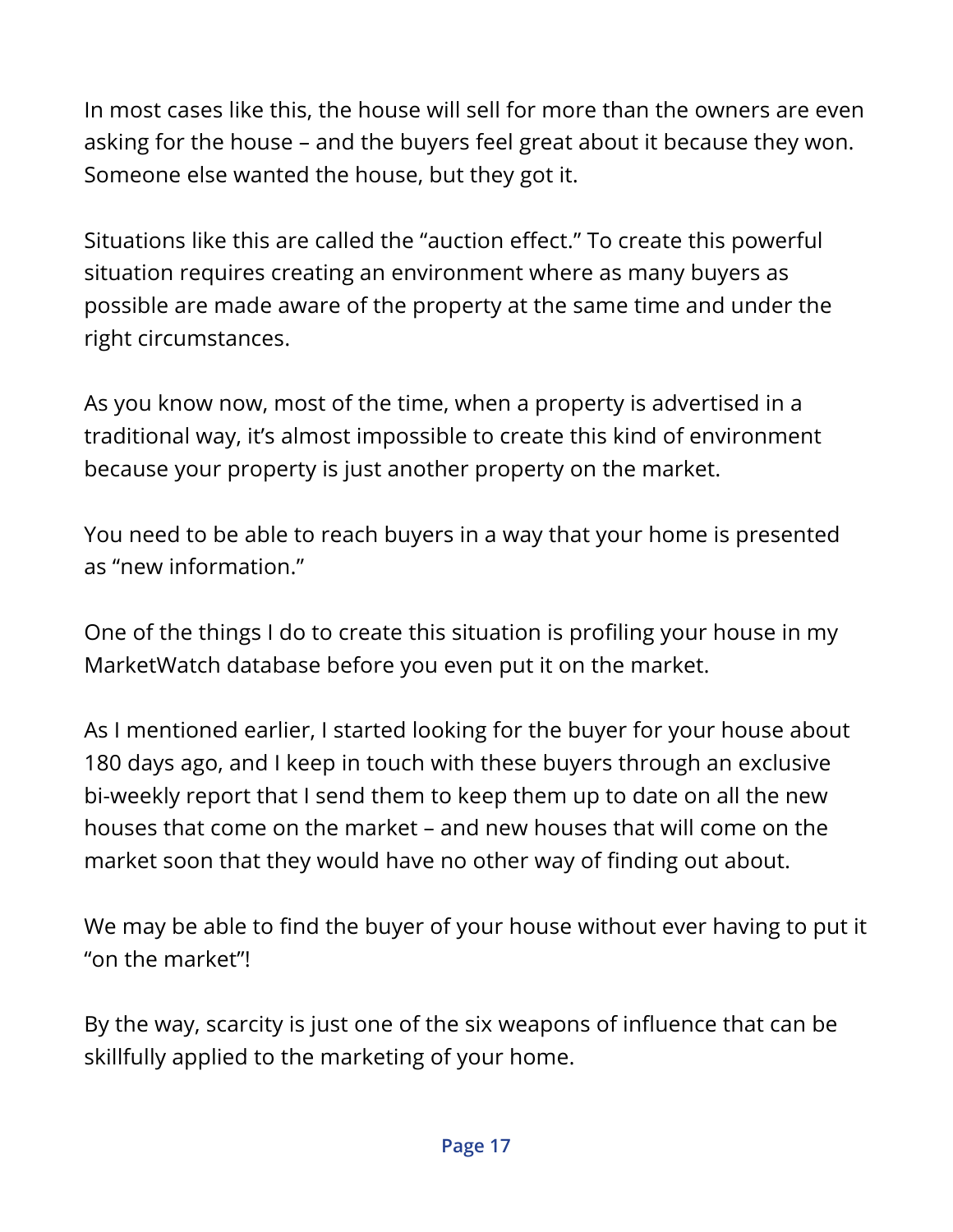

## Find Out How Much Your House is Worth Find Out How Much Your House is Worth Over the Phone – **For Free** Over the Phone – **For Free**

Before you decide to sell your house, the next step is to get an idea of Before you decide to sell your house, the next step is to get the current market value of your property – based on the current market activity in your neighborhood, as well as the total market.

This can be done over the phone in just a few minutes. When you call our office, we'll ask you some questions about your property that will allow office. us to prepare a market analysis for you that we can go over with you on the phone. as well as the total market.  $P<sub>1</sub>$  you call  $P<sub>2</sub>$  as well as well as well as well as  $P<sub>3</sub>$  you so we want the some questions of  $P<sub>4</sub>$  and  $P<sub>5</sub>$  are  $P<sub>6</sub>$  and  $P<sub>7</sub>$  and  $P<sub>8</sub>$  are  $P<sub>7</sub>$  and  $P<sub>8</sub>$  are  $P$